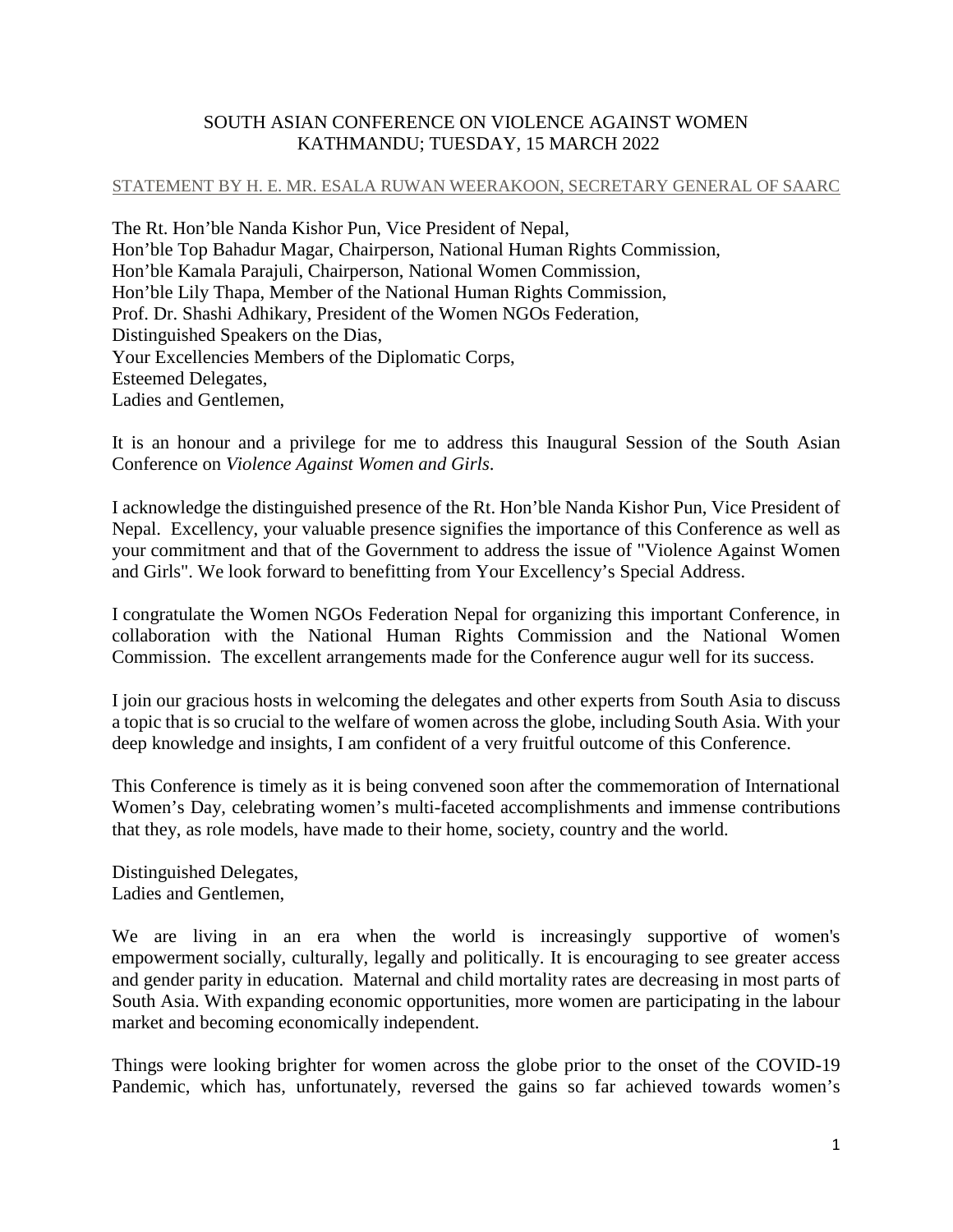advancement and empowerment. Moreover, since the outbreak of COVID-19, emerging data and reports have shown that violence against women and girls, particularly domestic violence, has intensified. School closures have left girls at greater risk of dropping out of school and into early marriage. It is in this context that the convening of this Conference is very pertinent.

Ladies and Gentlemen,

Women and girls are vulnerable to violence as a result of multiple forms of discrimination and inequalities, including age, ethnicity, caste, poverty, class, sexual orientation, gender identity, disability, religion, nationality and immigration status.

Violence against women and girls is a human rights violation, negatively affecting women's wellbeing and preventing them from fully participating in society.

Ladies and Gentlemen,

It is evident that violence against women and girls is a major impediment to women's economic empowerment and sustainable development. Violence, both at home and at the workplace, carries varied and considerable costs to affected individuals, their families, communities, businesses and societies.

Ladies and Gentlemen,

As a regional organization comprising the eight Member States of South Asia, SAARC attaches high priority to empowering women and promoting gender equality.

The SAARC Leaders have time and again underscored the importance of promoting gender equality during successive Summits, which culminated in the adoption of the SAARC Social Charter, incorporating a broad range of targets to be achieved across the region in poverty eradication, population stabilization, empowerment of women, youth mobilization, human resource development, promotion of health and nutrition, and protection of children.

Another important regional instrument is the SAARC Convention on Combating the Crime of Trafficking in Women and Children for Prostitution. The Convention provides a legal framework for the protection of women and children.

The mechanism of the Ministerial Meetings on Women, assisted by the Technical Committee of Women, Youth and Children, is another important mechanism that provides policy directives in taking forward SAARC's agenda in empowering women.

As a result of these intra-regional initiatives, all the SAARC countries have evolved as societies where issues pertaining to women empowerment and gender equality are duly reflected in their constitutions, legislations, mechanisms and structures to ensure active engagement of women in social, economic and political spheres.